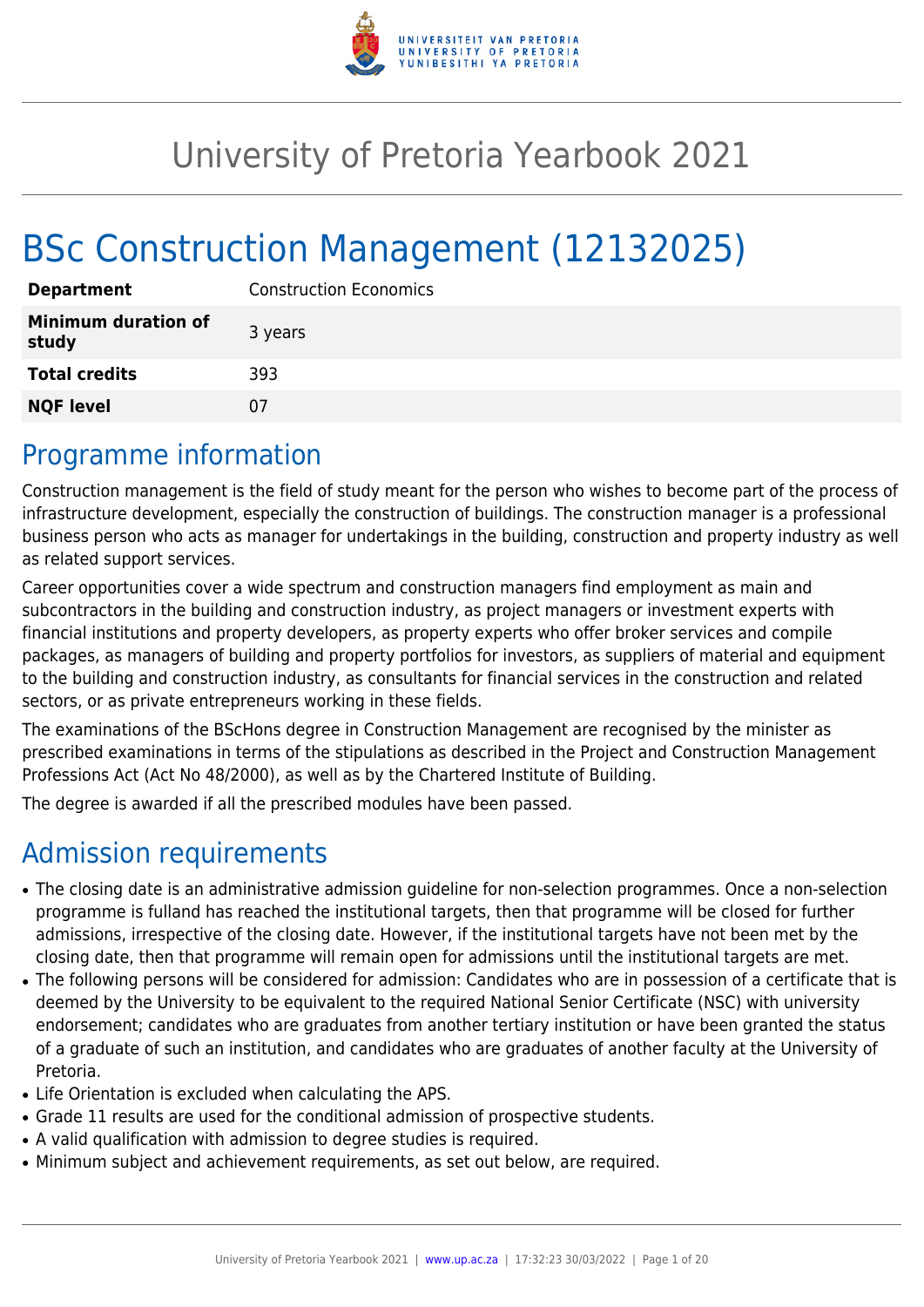

• All lectures at the University of Pretoria are presented in English only.

## **Qualifications from countries other than South Africa**

- Citizens from countries other than South Africa and South African citizens with foreign qualifications must comply with all the other admission requirements and the prerequisites for subjects/modules.
- In addition to meeting the admission requirements, it may be expected from candidates to write the TOEFL, **IELTS or SAT,** if required.
- Candidates must have completed the National Senior Certificate with admission to degree studies or a certificate of conditional exemption on the basis of a candidate's foreign qualifications, the so-called "Immigrant" or "Foreign Conditional Exemption". The only condition for the "Foreign Conditional Exemption" that is accepted is: 'completion of the degree course'. The exemption certificate is obtainable from Universities South Africa (USAf). Detailed information is available on the website at [click here.](http://mb.usaf.ac.za)

#### **University of Pretoria website: [click here](http://www.up.ac.za/ebit)**

| <b>Achievement level</b><br><b>English Home</b><br>Language or | <b>Minimum requirements</b> |                    |          |                                        |          |            |
|----------------------------------------------------------------|-----------------------------|--------------------|----------|----------------------------------------|----------|------------|
| <b>English First</b><br><b>Additional</b>                      |                             | <b>Mathematics</b> |          | <b>Physical Sciences or Accounting</b> |          | <b>APS</b> |
| Language                                                       |                             |                    |          |                                        |          |            |
| NSC/IEB                                                        | AS Level                    | NSC/IEB            | AS Level | NSC/IEB                                | AS Level |            |
|                                                                |                             | 5                  |          | 4                                      |          | 30         |

\* Cambridge A level candidates who obtained at least a D in the required subjects, will be considered for admission. Students in the Cambridge system must offer both Physics AND Chemistry with performance at the level specified for NSC Physical Sciences in the table above.

\* International Baccalaureate (IB) HL candidates who obtained at least a 4 in the required subjects, will be considered for admission. Students in the IB system must offer both Physics AND Chemistry with performance at the level specified for NSC Physical Sciences in the table above.

## Promotion to next study year

## **Promotion to the second semester of the first year and to the second year of study**

- a. A newly registered first-year student who failed all the prescribed modules for the programme at the end of the first semester shall not be readmitted to the School for the Built Environment in the second semester.
- b. A student who complies with all the requirements of the first year of study, or has at least obtained 110 credits, is promoted to the second year of study.
- c. A student who has not obtained at least 70% of the credits of the first year of study after the November examinations must reapply for admission should he/she intend to continue with his/her studies. Written application must be submitted to the student administration of the School for the Built Environment no later than 12 January. Late applications will be accepted only in exceptional circumstances after approval by the Dean and conditions of readmission as determined by the admissions committee shall apply should first-year students be readmitted.
- d. Students who have not passed all the prescribed modules of the first year of study, as well as students who are readmitted in terms of (c) must register for the outstanding modules of the first year.
- e. A student who is repeating his/her first year, may, on recommendation of the relevant head of department and with the approval of the Dean, be permitted to enrol for modules of the second year of study in addition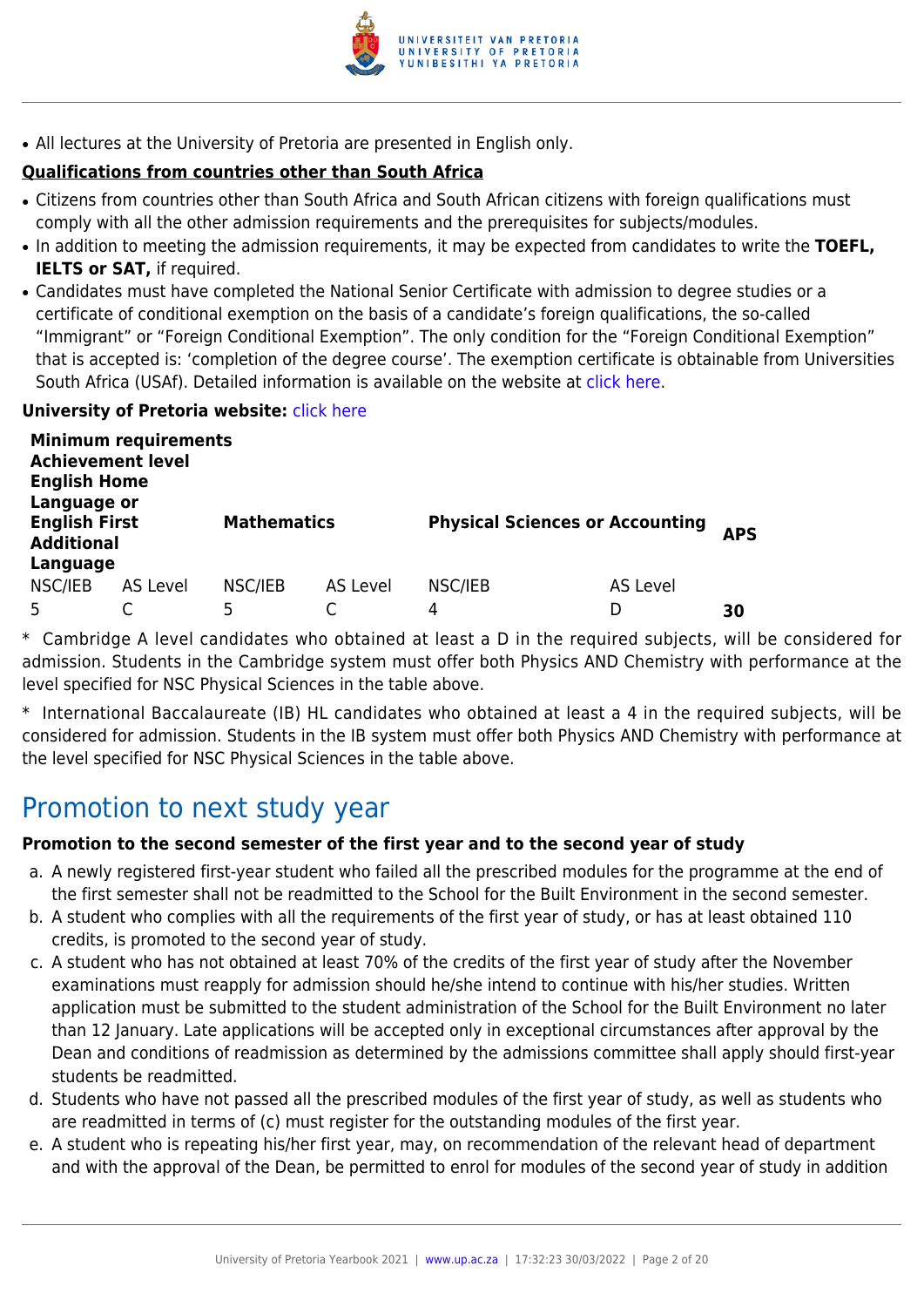

to the first-year modules which he or she failed, providing that he or she complies with the prerequisites for the second-year modules and that no timetable clashes occur. The number of credits per semester for which a student registers may not exceed the prescribed number of credits per semester by more than 16 credits.

### **Promotion to the third year of study**

- a. A student who complies with all the requirements of the second year of study, or has at least obtained 230 credits, is promoted to the third year of study provided that no first-year module(s) are outstanding.
- b. The Dean may, on the recommendation of the Head of Department, allow a student, who qualifies for promotion to a subsequent year of study, but who has not passed all the modules of that year, to carry over those modules to the next or a later year.
- c. The number of credits per semester for which a student registers may not exceed the prescribed number of credits per semester by more than 16 credits and the prerequisites must be met.
- d. A student who complies with all the requirements for the degree with the exception of one year module or two semester modules, in which a final mark of at least 40% has been obtained, may be admitted to a special examination in the module(s) concerned, at the start of the ensuing semester.
- e. On the recommendation of the Head of Department, in exceptional circumstances deviation from the abovementioned stipulations, may be approved by the Faculty Executive Committee, provided that no timetable clashes occur.

## Pass with distinction

The degree is conferred with distinction on a student:

- i. if no module of the second and third study year was repeated and a weighted average of at least 75% was obtained in one year in all the modules, of the final study year;
- ii. the degree programme was completed within the prescribed three study years, and the final study year modules were passed on first registration without any supplementary or special examinations.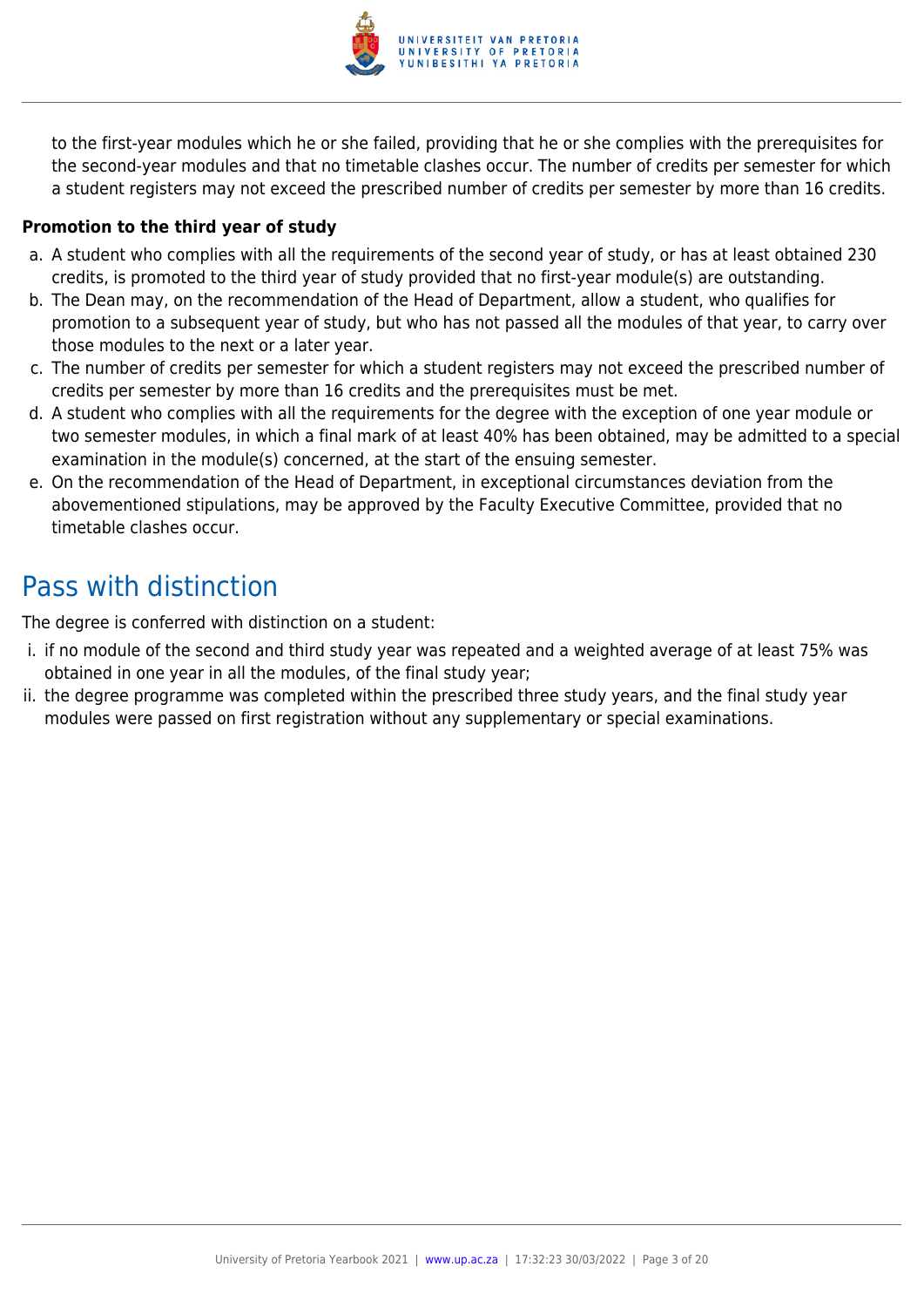

## Curriculum: Year 1

**Minimum credits: 126**

## **Fundamental modules**

## **Academic information management 111 (AIM 111)**

| <b>Module credits</b>         | 4.00                                                                                                                                                                                                                                                                                                                          |
|-------------------------------|-------------------------------------------------------------------------------------------------------------------------------------------------------------------------------------------------------------------------------------------------------------------------------------------------------------------------------|
| <b>NQF Level</b>              | 05                                                                                                                                                                                                                                                                                                                            |
| Service modules               | Faculty of Engineering, Built Environment and Information Technology<br><b>Faculty of Education</b><br>Faculty of Economic and Management Sciences<br><b>Faculty of Humanities</b><br>Faculty of Law<br><b>Faculty of Health Sciences</b><br>Faculty of Natural and Agricultural Sciences<br>Faculty of Theology and Religion |
| <b>Prerequisites</b>          | No prerequisites.                                                                                                                                                                                                                                                                                                             |
| <b>Contact time</b>           | 2 lectures per week                                                                                                                                                                                                                                                                                                           |
| <b>Language of tuition</b>    | Module is presented in English                                                                                                                                                                                                                                                                                                |
| <b>Department</b>             | <b>Information Science</b>                                                                                                                                                                                                                                                                                                    |
| <b>Period of presentation</b> | Semester 1                                                                                                                                                                                                                                                                                                                    |
|                               |                                                                                                                                                                                                                                                                                                                               |

#### **Module content**

Find, evaluate, process, manage and present information resources for academic purposes using appropriate technology.

## **Academic information management 121 (AIM 121)**

| <b>Module credits</b>      | 4.00                                                                                                                                                                                                                                                                                                                                                                  |
|----------------------------|-----------------------------------------------------------------------------------------------------------------------------------------------------------------------------------------------------------------------------------------------------------------------------------------------------------------------------------------------------------------------|
| <b>NQF Level</b>           | 05                                                                                                                                                                                                                                                                                                                                                                    |
| Service modules            | Faculty of Engineering, Built Environment and Information Technology<br><b>Faculty of Education</b><br>Faculty of Economic and Management Sciences<br><b>Faculty of Humanities</b><br>Faculty of Law<br><b>Faculty of Health Sciences</b><br>Faculty of Natural and Agricultural Sciences<br>Faculty of Theology and Religion<br><b>Faculty of Veterinary Science</b> |
| <b>Prerequisites</b>       | No prerequisites.                                                                                                                                                                                                                                                                                                                                                     |
| <b>Contact time</b>        | 2 lectures per week                                                                                                                                                                                                                                                                                                                                                   |
| <b>Language of tuition</b> | Module is presented in English                                                                                                                                                                                                                                                                                                                                        |
| <b>Department</b>          | <b>Informatics</b>                                                                                                                                                                                                                                                                                                                                                    |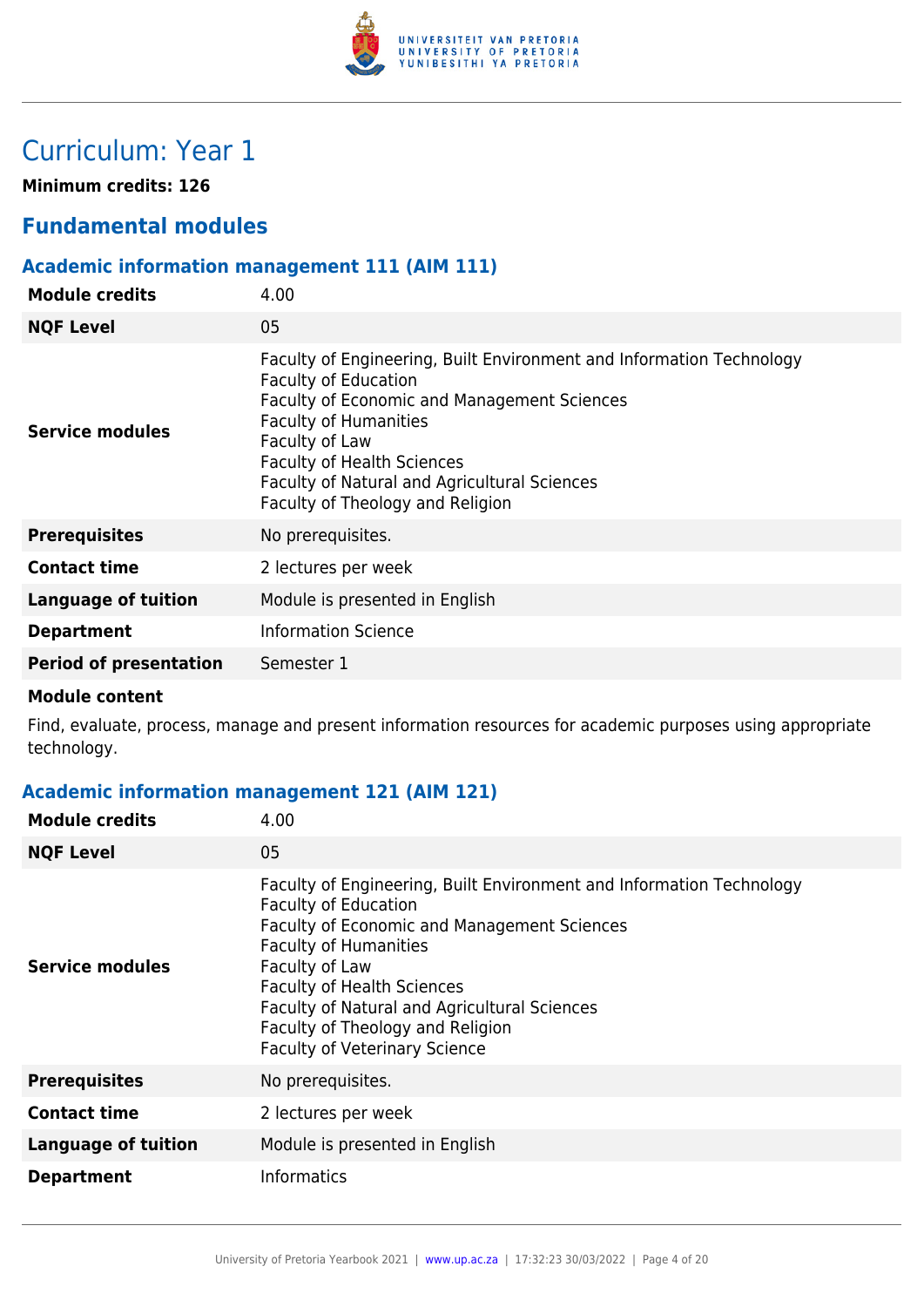

#### **Module content**

Apply effective search strategies in different technological environments. Demonstrate the ethical and fair use of information resources. Integrate 21st-century communications into the management of academic information.

#### **Academic literacy for Construction Economics 122 (ALL 122)**

| <b>Module credits</b>         | 6.00                                                                 |
|-------------------------------|----------------------------------------------------------------------|
| <b>NQF Level</b>              | 05                                                                   |
| <b>Service modules</b>        | Faculty of Engineering, Built Environment and Information Technology |
| <b>Prerequisites</b>          | No prerequisites.                                                    |
| <b>Contact time</b>           | 1 web-based period per week, 2 lectures per week                     |
| Language of tuition           | Module is presented in English                                       |
| <b>Department</b>             | Unit for Academic Literacy                                           |
| <b>Period of presentation</b> | Semester 1                                                           |
| Madula aantant                |                                                                      |

#### **Module content**

By the end of this module students should be able to cope more confidently and competently with the reading, writing and critical thinking demands that are characteristic of the field of Construction Economics.

#### **Academic orientation 112 (UPO 112)**

| <b>Module credits</b>         | 0.00                           |
|-------------------------------|--------------------------------|
| <b>NQF Level</b>              | 00                             |
| Language of tuition           | Module is presented in English |
| <b>Department</b>             | <b>EBIT Deans Office</b>       |
| <b>Period of presentation</b> | Year                           |

## **Core modules**

#### **Building organisation 121 (BGG 121)**

| <b>Module credits</b>         | 4.00                           |
|-------------------------------|--------------------------------|
| <b>NQF Level</b>              | 05                             |
| <b>Prerequisites</b>          | No prerequisites.              |
| <b>Contact time</b>           | 1 lecture per week             |
| <b>Language of tuition</b>    | Module is presented in English |
| <b>Department</b>             | <b>Construction Economics</b>  |
| <b>Period of presentation</b> | Semester 1                     |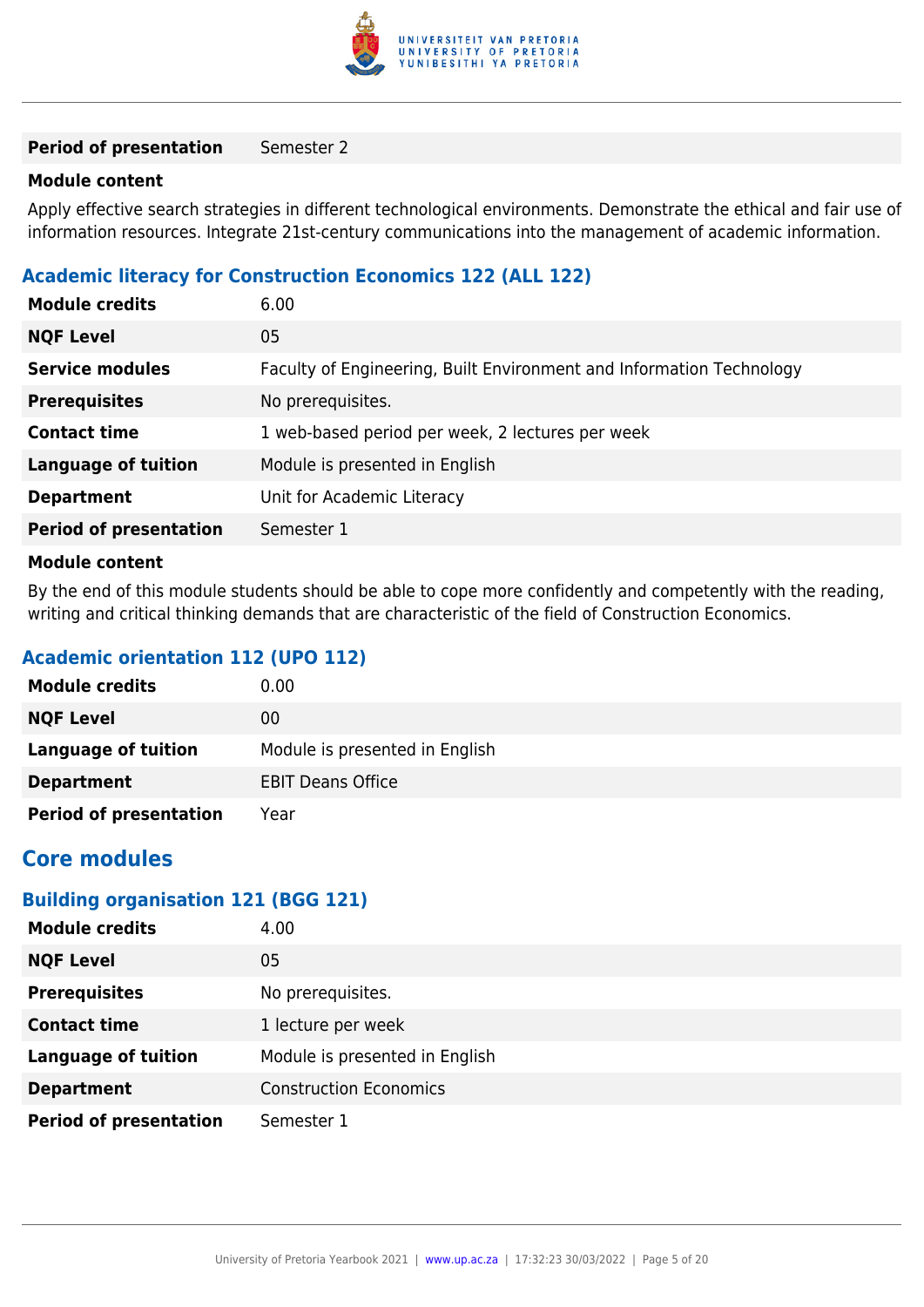

The structure of the building industry and the role of building disciplines and related parties. Content from Humanities and social sciences 120 to introduce students to a variety of texts and encouraged them to understand themselves as products of – and participants in – different traditions, ideas and values.

## **Building drawings 111 (BOU 111)**

| <b>Module credits</b>         | 4.00                                     |
|-------------------------------|------------------------------------------|
| <b>NQF Level</b>              | 05                                       |
| <b>Prerequisites</b>          | No prerequisites.                        |
| <b>Contact time</b>           | 1 lecture per week, 1 practical per week |
| <b>Language of tuition</b>    | Module is presented in English           |
| <b>Department</b>             | <b>Construction Economics</b>            |
| <b>Period of presentation</b> | Semester 1                               |

#### **Module content**

Students are introduced to design aspects in the built environment by doing basic technical drawings of simple building structures with appropriate detail sketches.

#### **Building science 110 (BWT 110)**

| <b>Module credits</b>         | 8.00                           |
|-------------------------------|--------------------------------|
| <b>NQF Level</b>              | 05                             |
| <b>Prerequisites</b>          | No prerequisites.              |
| <b>Contact time</b>           | 3 lectures per week            |
| <b>Language of tuition</b>    | Module is presented in English |
| <b>Department</b>             | <b>Construction Economics</b>  |
| <b>Period of presentation</b> | Semester 1                     |

#### **Module content**

Principles, methods and materials used in best practice in the construction of single-storey buildings up to wall plate height.

### **Building science 120 (BWT 120)**

| <b>Module credits</b>      | 8.00                           |
|----------------------------|--------------------------------|
| <b>NQF Level</b>           | 05                             |
| <b>Prerequisites</b>       | <b>BWT 110</b>                 |
| <b>Contact time</b>        | 3 lectures per week            |
| <b>Language of tuition</b> | Module is presented in English |
| <b>Department</b>          | <b>Construction Economics</b>  |
|                            |                                |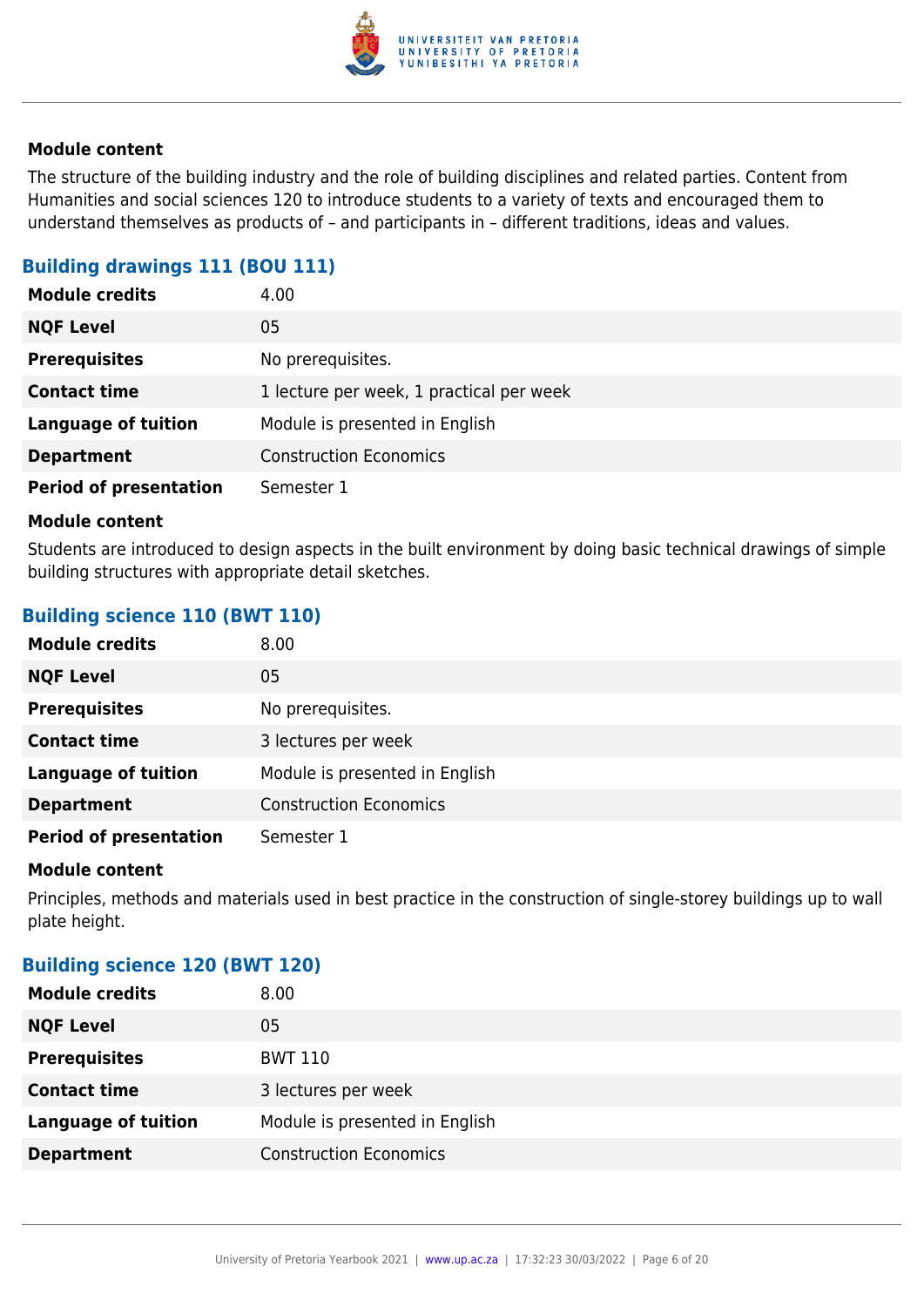

#### **Module content**

Principles, methods and materials used in best practice in the construction of single-storey buildings from wall plate height to completion including finishes and external work. Introduction to alternative practices and materials for sustainability.

| <b>Economics 110 (EKN 110)</b> |  |  |  |
|--------------------------------|--|--|--|
|--------------------------------|--|--|--|

| <b>Module credits</b>         | 10.00                                                                                                                                                                               |
|-------------------------------|-------------------------------------------------------------------------------------------------------------------------------------------------------------------------------------|
| <b>NQF Level</b>              | 05                                                                                                                                                                                  |
| <b>Service modules</b>        | Faculty of Engineering, Built Environment and Information Technology<br><b>Faculty of Education</b><br><b>Faculty of Humanities</b><br>Faculty of Natural and Agricultural Sciences |
| <b>Prerequisites</b>          | No prerequisites.                                                                                                                                                                   |
| <b>Contact time</b>           | 1 discussion class per week, 2 lectures per week                                                                                                                                    |
| <b>Language of tuition</b>    | Module is presented in English                                                                                                                                                      |
| <b>Department</b>             | Economics                                                                                                                                                                           |
| <b>Period of presentation</b> | Semester 1                                                                                                                                                                          |

#### **Module content**

This module deals with the core principles of economics. A distinction between macroeconomics and microeconomics is made. A discussion of the market system and circular flow of goods, services and money is followed by a section dealing with microeconomic principles, including demand and supply analysis, consumer behaviour and utility maximisation, production and the costs thereof, and the different market models and firm behaviour. Labour market institutions and issues, wage determination, as well as income inequality and poverty are also addressed. A section of money, banking, interest rates and monetary policy concludes the course.

#### **Economics 120 (EKN 120)**

| <b>Module credits</b>         | 10.00                                                                                                                                                                               |
|-------------------------------|-------------------------------------------------------------------------------------------------------------------------------------------------------------------------------------|
| <b>NQF Level</b>              | 05                                                                                                                                                                                  |
| Service modules               | Faculty of Engineering, Built Environment and Information Technology<br><b>Faculty of Education</b><br><b>Faculty of Humanities</b><br>Faculty of Natural and Agricultural Sciences |
| <b>Prerequisites</b>          | EKN 110 GS or EKN 113 GS and at least 4 (50-59%) in Mathematics in the Grade<br>12 examination or 60% in STK 113 and concurrently registered for STK 123                            |
| <b>Contact time</b>           | 1 discussion class per week, 2 lectures per week                                                                                                                                    |
| <b>Language of tuition</b>    | Module is presented in English                                                                                                                                                      |
| <b>Department</b>             | Economics                                                                                                                                                                           |
| <b>Period of presentation</b> | Semester 2                                                                                                                                                                          |
|                               |                                                                                                                                                                                     |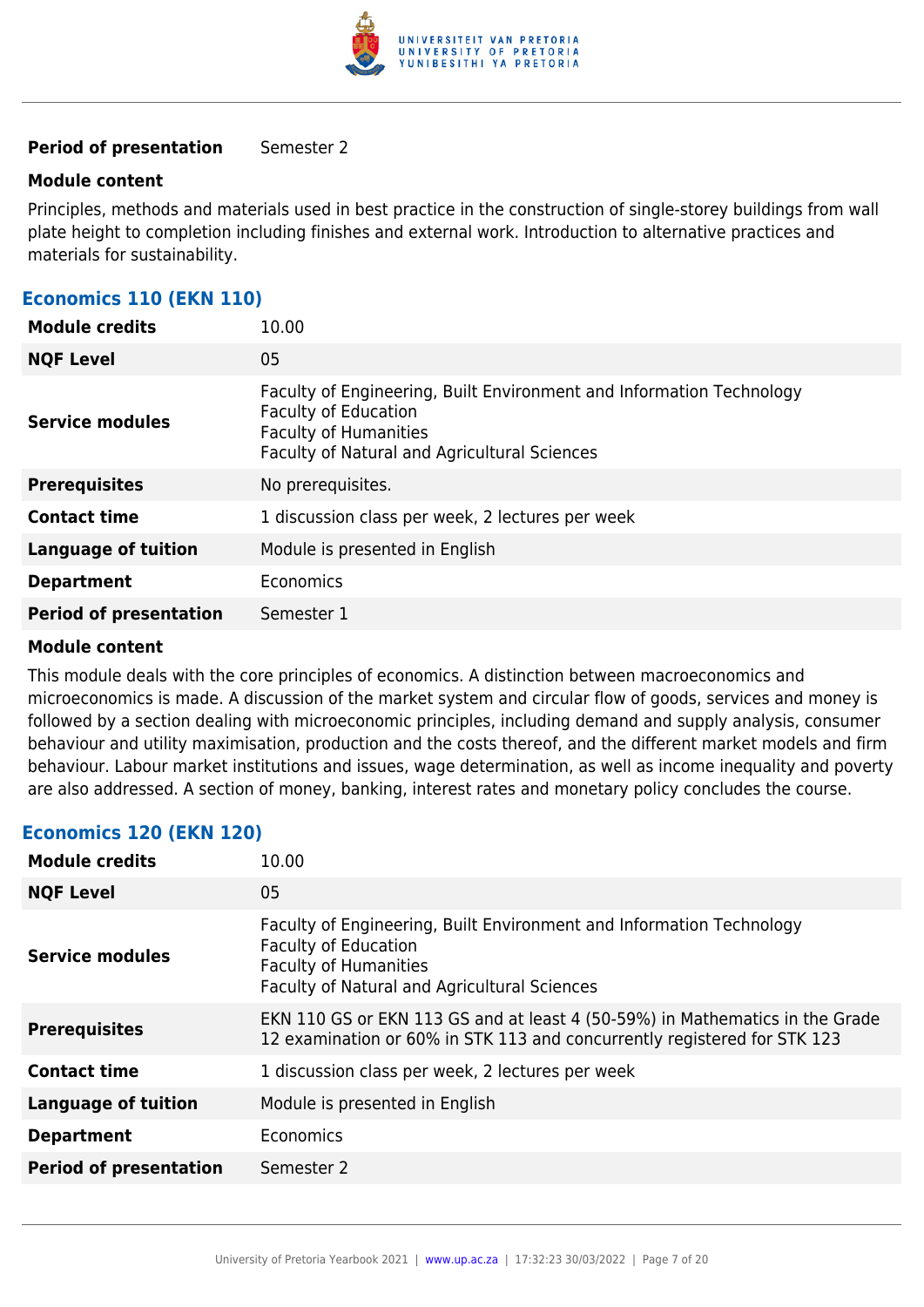

This module deals with the core principles of economics, especially macroeconomic measurement the private and public sectors of the South African economy receive attention, while basic macroeconomic relationships and the measurement of domestic output and national income are discussed. Aggregate demand and supply analysis stands core to this course which is also used to introduce students to the analysis of economic growth, unemployment and inflation. The microeconomics of government is addressed in a separate section, followed by a section on international economics, focusing on international trade, exchange rates and the balance of payments. The economics of developing countries and South Africa in the global economy conclude the course.

## **Building services 112 (GBD 112)**

| <b>Module credits</b>         | 6.00                           |
|-------------------------------|--------------------------------|
| <b>NQF Level</b>              | 05                             |
| <b>Prerequisites</b>          | No prerequisites.              |
| <b>Contact time</b>           | 2 lectures per week            |
| <b>Language of tuition</b>    | Module is presented in English |
| <b>Department</b>             | <b>Construction Economics</b>  |
| <b>Period of presentation</b> | Semester 1                     |

#### **Module content**

Sanitary services; soil and waste drainage for simple, multi-storey and multi-purpose buildings; local sewage bylaws; construction of all types of sewage and sanitary fittings.

## **Building services 122 (GBD 122)**

| <b>Module credits</b>         | 6.00                           |
|-------------------------------|--------------------------------|
| <b>NQF Level</b>              | 05                             |
| <b>Prerequisites</b>          | No prerequisites.              |
| <b>Contact time</b>           | 2 lectures per week            |
| <b>Language of tuition</b>    | Module is presented in English |
| <b>Department</b>             | <b>Construction Economics</b>  |
| <b>Period of presentation</b> | Semester 2                     |

#### **Module content**

Sanitary services; hot and cold-water supply to simple and multi-storey buildings; local by-laws; water reticulation to town development; different hot-water systems; water purification systems; water and energy saving.

#### **Quantities 101 (HVH 101)**

| <b>Module credits</b> | 24.00             |
|-----------------------|-------------------|
| <b>NQF Level</b>      | 05                |
| <b>Prerequisites</b>  | No prerequisites. |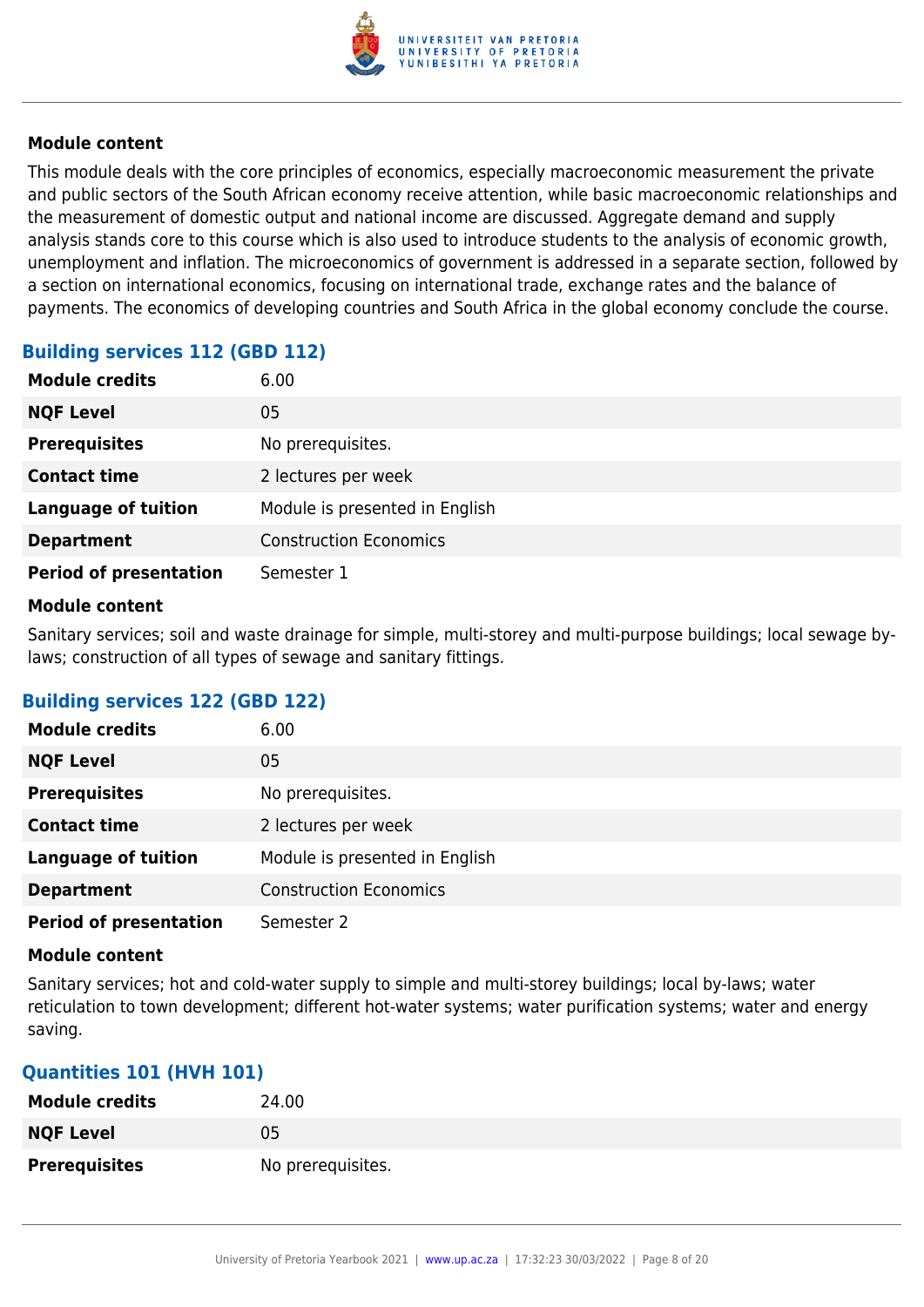

| <b>Contact time</b>           | 1 practical per week, 3 lectures per week |
|-------------------------------|-------------------------------------------|
| Language of tuition           | Module is presented in English            |
| <b>Department</b>             | <b>Construction Economics</b>             |
| <b>Period of presentation</b> | Year                                      |

Introduction to quantity surveying, mensuration; interpretation of drawings, methodology of measuring, working up processes, general instructions, measuring of simple building elements.

## **Introduction to structures 110 (SKE 110)**

| <b>Module credits</b>         | 8.00                                             |
|-------------------------------|--------------------------------------------------|
| <b>NQF Level</b>              | 05                                               |
| <b>Prerequisites</b>          | No prerequisites.                                |
| <b>Contact time</b>           | 1 discussion class per week, 2 lectures per week |
| <b>Language of tuition</b>    | Module is presented in English                   |
| <b>Department</b>             | Civil Engineering                                |
| <b>Period of presentation</b> | Semester 1                                       |

#### **Module content**

Design; basics (forces, moments, equilibrium, reactions, stress, strain); materials; loads; pin-jointed trusses; tension members.

#### **Structures 120 (SKE 120)**

| <b>Module credits</b>         | 8.00                                     |
|-------------------------------|------------------------------------------|
| <b>NQF Level</b>              | 05                                       |
| <b>Prerequisites</b>          | <b>SKE 110</b>                           |
| <b>Contact time</b>           | 1 tutorial per week, 2 lectures per week |
| <b>Language of tuition</b>    | Module is presented in English           |
| <b>Department</b>             | Civil Engineering                        |
| <b>Period of presentation</b> | Semester 2                               |

#### **Module content**

Beams (shear force and bending moment, bending and shear stresses, design of standard beams in steel, concrete and timber, section properties, lateral restraint); compression members; combined axial and bending; deflection.

#### **Mathematics 134 (WTW 134)**

| <b>Module credits</b> | 16.00 |
|-----------------------|-------|
| <b>NQF Level</b>      | 05    |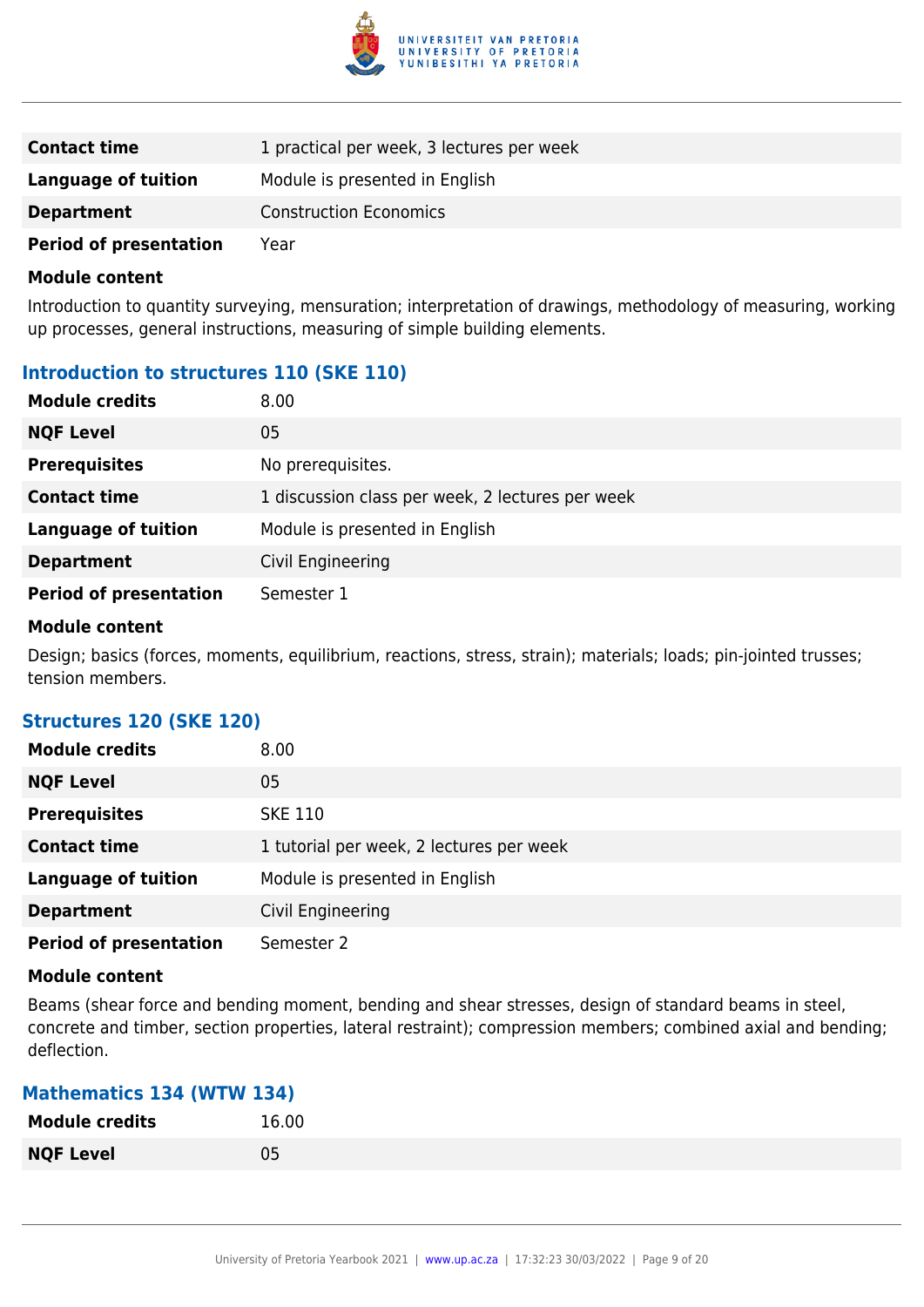

| <b>Service modules</b>        | Faculty of Engineering, Built Environment and Information Technology<br><b>Faculty of Education</b><br><b>Faculty of Veterinary Science</b> |
|-------------------------------|---------------------------------------------------------------------------------------------------------------------------------------------|
| <b>Prerequisites</b>          | 50% for Mathematics in Grade 12                                                                                                             |
| <b>Contact time</b>           | 1 tutorial per week, 4 lectures per week                                                                                                    |
| Language of tuition           | Module is presented in English                                                                                                              |
| <b>Department</b>             | <b>Mathematics and Applied Mathematics</b>                                                                                                  |
| <b>Period of presentation</b> | Semester 1                                                                                                                                  |

\*Students will not be credited for more than one of the following modules for their degree: WTW 134, WTW 165, WTW 114, WTW 158. WTW 134 does not lead to admission to Mathematics at 200 level and is intended for students who require Mathematics at 100 level only. WTW 134 is offered as WTW 165 in the second semester only to students who have applied in the first semester of the current year for the approximately 65 MBChB, or the 5-6 BChD places becoming available in the second semester and who were therefore enrolled for MGW 112 in the first semester of the current year.

Functions, derivatives, interpretation of the derivative, rules of differentiation, applications of differentiation, integration, interpretation of the definite integral, applications of integration. Matrices, solutions of systems of equations. All topics are studied in the context of applications.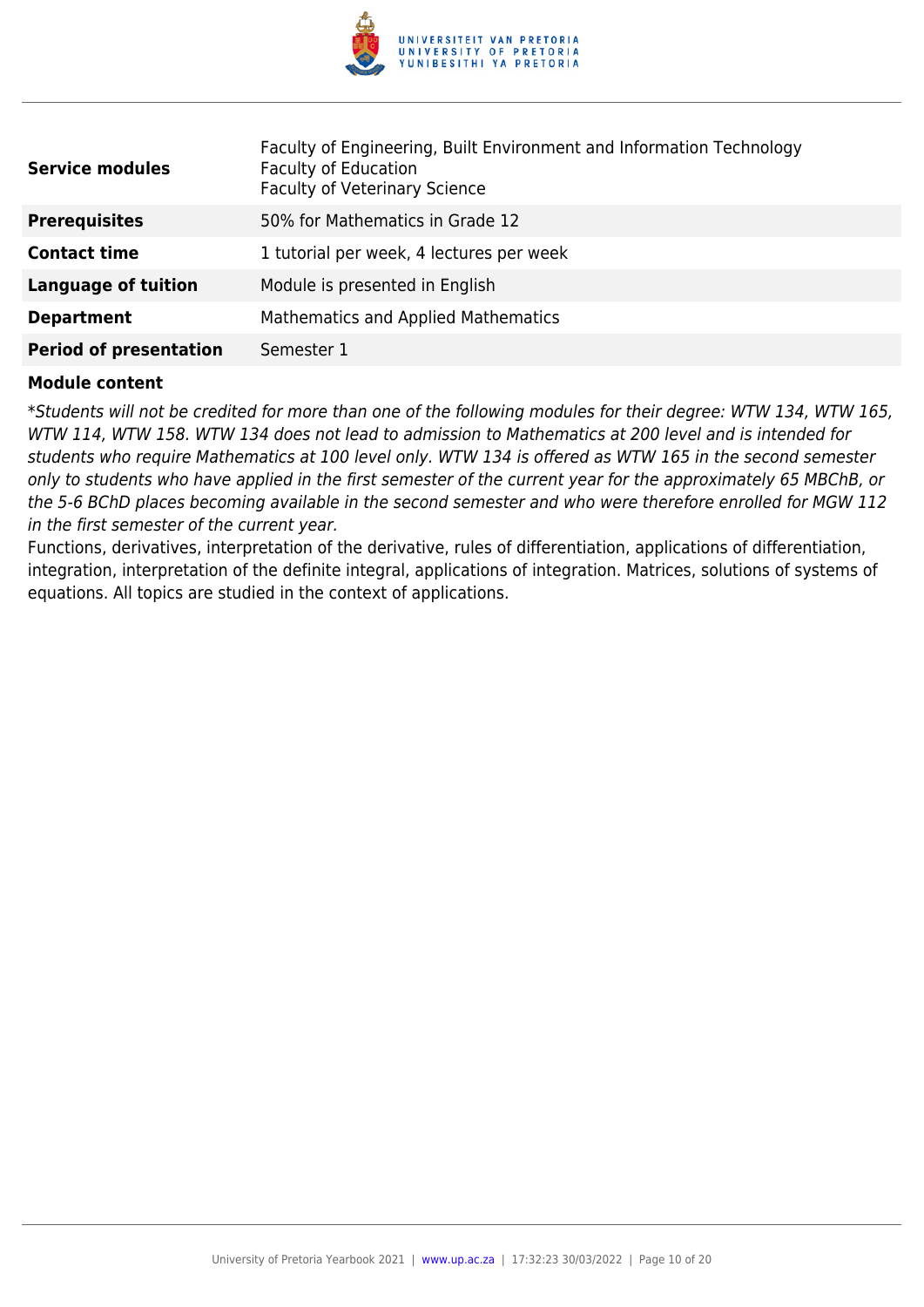

## Curriculum: Year 2

**Minimum credits: 121**

## **Core modules**

## **Building science 210 (BWT 210)**

| <b>Module credits</b>         | 12.00                          |
|-------------------------------|--------------------------------|
| <b>NQF Level</b>              | 06                             |
| <b>Prerequisites</b>          | <b>BWT 110 and BWT 120</b>     |
| <b>Contact time</b>           | 3 lectures per week            |
| <b>Language of tuition</b>    | Module is presented in English |
| <b>Department</b>             | <b>Construction Economics</b>  |
| <b>Period of presentation</b> | Semester 1                     |

#### **Module content**

Advanced application of construction technology for the erection of multi-storey, steel reinforced concrete structures as well as steel portal frame construction. Bulk excavations for the creation of deep basements including lateral support through piling systems and other retaining wall structures to prevent embankment failure. Introduction to construction management principles and the effect thereof on the construction process in terms of time, cost and quality. Management of temporary site works, applying formwork design principles, building equipment and earth moving machinery required in advanced construction technology.

#### **Building science 220 (BWT 220)**

| <b>Module credits</b>         | 8.00                           |
|-------------------------------|--------------------------------|
| <b>NQF Level</b>              | 06                             |
| <b>Prerequisites</b>          | No prerequisites.              |
| <b>Contact time</b>           | 3 lectures per week            |
| <b>Language of tuition</b>    | Module is presented in English |
| <b>Department</b>             | <b>Construction Economics</b>  |
| <b>Period of presentation</b> | Semester 2                     |

#### **Module content**

Material study of metals and materials. Study and development of sensitivity for and the philosophy of industrial safety, accident prevention and total loss control safety risk management in the construction industry.

#### **Property law 222 (EOW 222)**

| <b>Module credits</b> | 8.00              |
|-----------------------|-------------------|
| <b>NQF Level</b>      | 06                |
| <b>Prerequisites</b>  | No prerequisites. |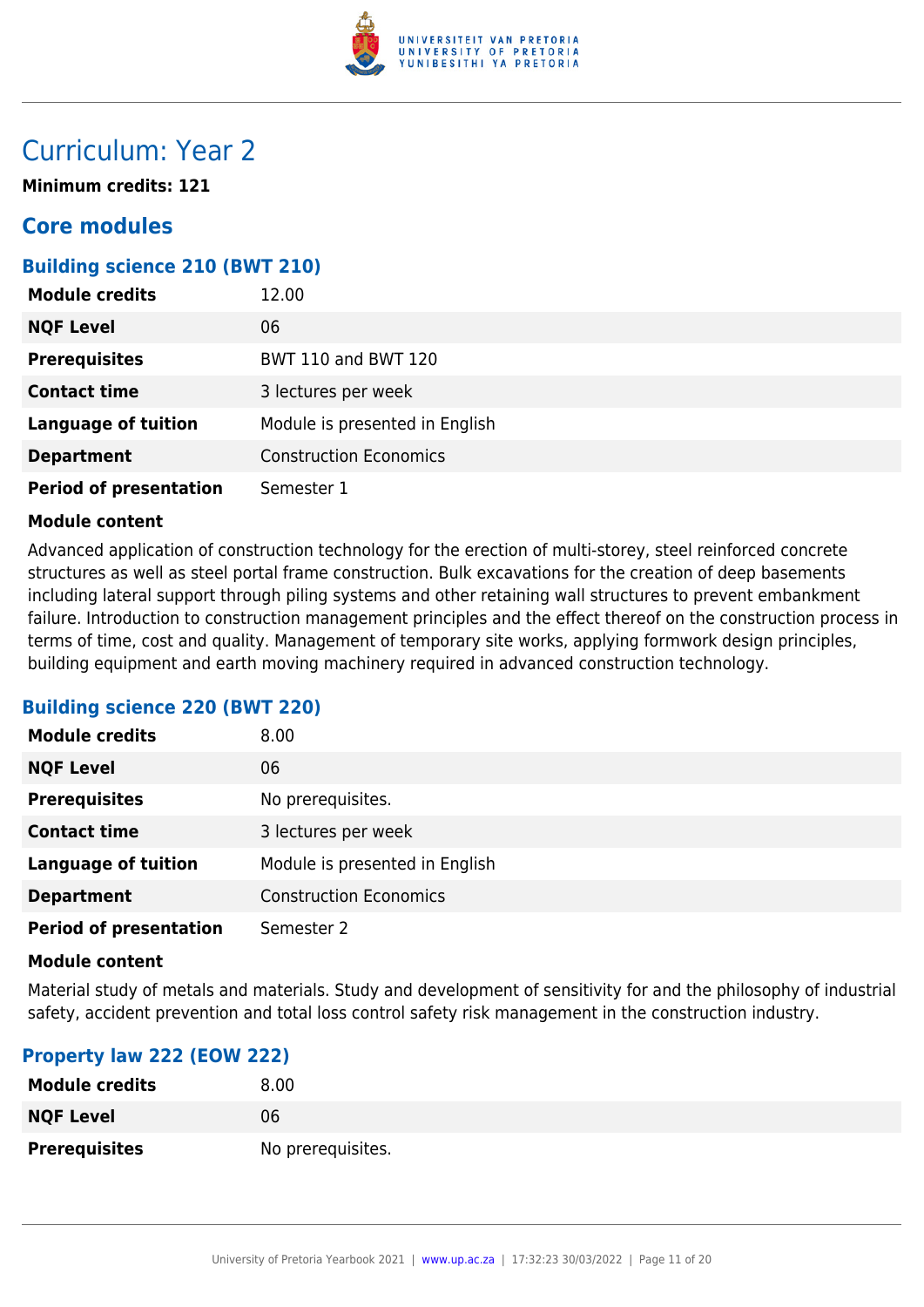

| <b>Contact time</b>           | 1 discussion class per week, 2 lectures per week |
|-------------------------------|--------------------------------------------------|
| Language of tuition           | Module is presented in English                   |
| <b>Department</b>             | <b>Construction Economics</b>                    |
| <b>Period of presentation</b> | Semester 2                                       |

The development of an understanding of the South African Law of Property and statutes relating to immovable and real rights; the acquisition of rights over land in South Africa; forms of land tenure; possession and occupation of immovable property, survey of land, registration of rights over immovable property, servitudes, real and personal securities, subdivision of land zoning regulations.

## **Financial management 110 (FBS 110)**

| <b>Module credits</b>         | 10.00                                                                                                                |
|-------------------------------|----------------------------------------------------------------------------------------------------------------------|
| <b>NQF Level</b>              | 05                                                                                                                   |
| <b>Service modules</b>        | Faculty of Engineering, Built Environment and Information Technology<br>Faculty of Natural and Agricultural Sciences |
| <b>Prerequisites</b>          | No prerequisites.                                                                                                    |
| <b>Contact time</b>           | 3 lectures per week                                                                                                  |
| <b>Language of tuition</b>    | Module is presented in English                                                                                       |
| <b>Department</b>             | <b>Financial Management</b>                                                                                          |
| <b>Period of presentation</b> | Semester 1                                                                                                           |

#### **Module content**

\*Only for BSc (Mathematical Statistics. Construction Management, Real Estate and Quantity Surveying) and BEng (Industrial Engineering) students.

Purpose and functioning of financial management. Basic financial management concepts. Accounting concepts and the use of the basic accounting equation to describe the financial position of a business. Recording of financial transactions. Relationship between cash and accounting profit. Internal control and the management of cash. Debtors and short-term investments. Stock valuation models. Depreciation. Financial statements of a business. Distinguishing characteristics of the different forms of businesses. Overview of financial markets and the role of financial institutions. Risk and return characteristics of various financial instruments. Issuing ordinary shares and debt instruments.

## **Building services 211 (GBD 211)**

| <b>Module credits</b>      | 6.00                           |
|----------------------------|--------------------------------|
| <b>NQF Level</b>           | 06                             |
| <b>Prerequisites</b>       | No prerequisites.              |
| <b>Contact time</b>        | 2 lectures per week            |
| <b>Language of tuition</b> | Module is presented in English |
| <b>Department</b>          | <b>Construction Economics</b>  |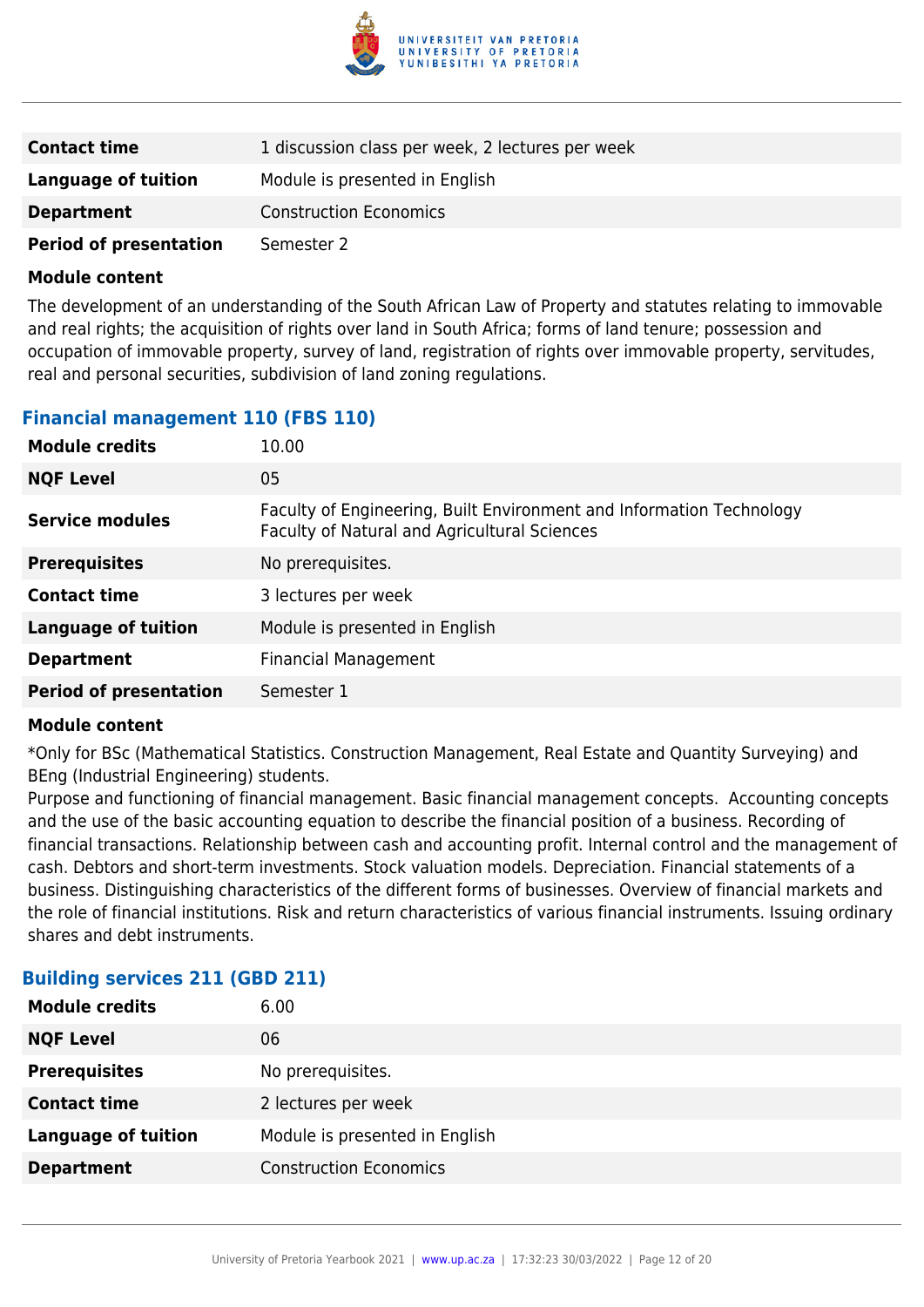

#### **Module content**

Introduction to the principles of indoor comfort. Heating, ventilation and air-conditioning systems. Installation and operation of lifts and other mechanical services. Fire detection and protection.

## **Building services 221 (GBD 221)**

| <b>Module credits</b>         | 6.00                           |
|-------------------------------|--------------------------------|
| <b>NQF Level</b>              | 06                             |
| <b>Prerequisites</b>          | No prerequisites.              |
| <b>Contact time</b>           | 2 lectures per week            |
| <b>Language of tuition</b>    | Module is presented in English |
| <b>Department</b>             | <b>Construction Economics</b>  |
| <b>Period of presentation</b> | Semester 2                     |

#### **Module content**

Theory of electricity; regulations of electricity-supply authorities; electrical installations; distribution of electricity.

## **Community-based project 201 (JCP 201)**

| <b>Module credits</b>         | 8.00                             |
|-------------------------------|----------------------------------|
| <b>NQF Level</b>              | 06                               |
| <b>Prerequisites</b>          | No prerequisites.                |
| <b>Contact time</b>           | 1 other contact session per week |
| <b>Language of tuition</b>    | Module is presented in English   |
| <b>Department</b>             | Informatics                      |
| <b>Period of presentation</b> | Year                             |

#### **Module content**

This module is integrated into all undergraduate academic programmes offered by the Faculty of Engineering, Built Environment and Information Technology. Main objectives: execution of a community project aimed at achieving a beneficial impact on a section of a socio-economically underprivileged community located in socioeconomically deprived areas our society; awareness of personal, social and cultural values and an understanding of social issues; and development of life skills.

#### **Construction quantities 201 (KSH 201)**

| <b>Module credits</b> | 24.00                                     |
|-----------------------|-------------------------------------------|
| <b>NQF Level</b>      | 06                                        |
| <b>Prerequisites</b>  | BWT 110, BWT 120 and HVH 101              |
| <b>Contact time</b>   | 1 practical per week, 3 lectures per week |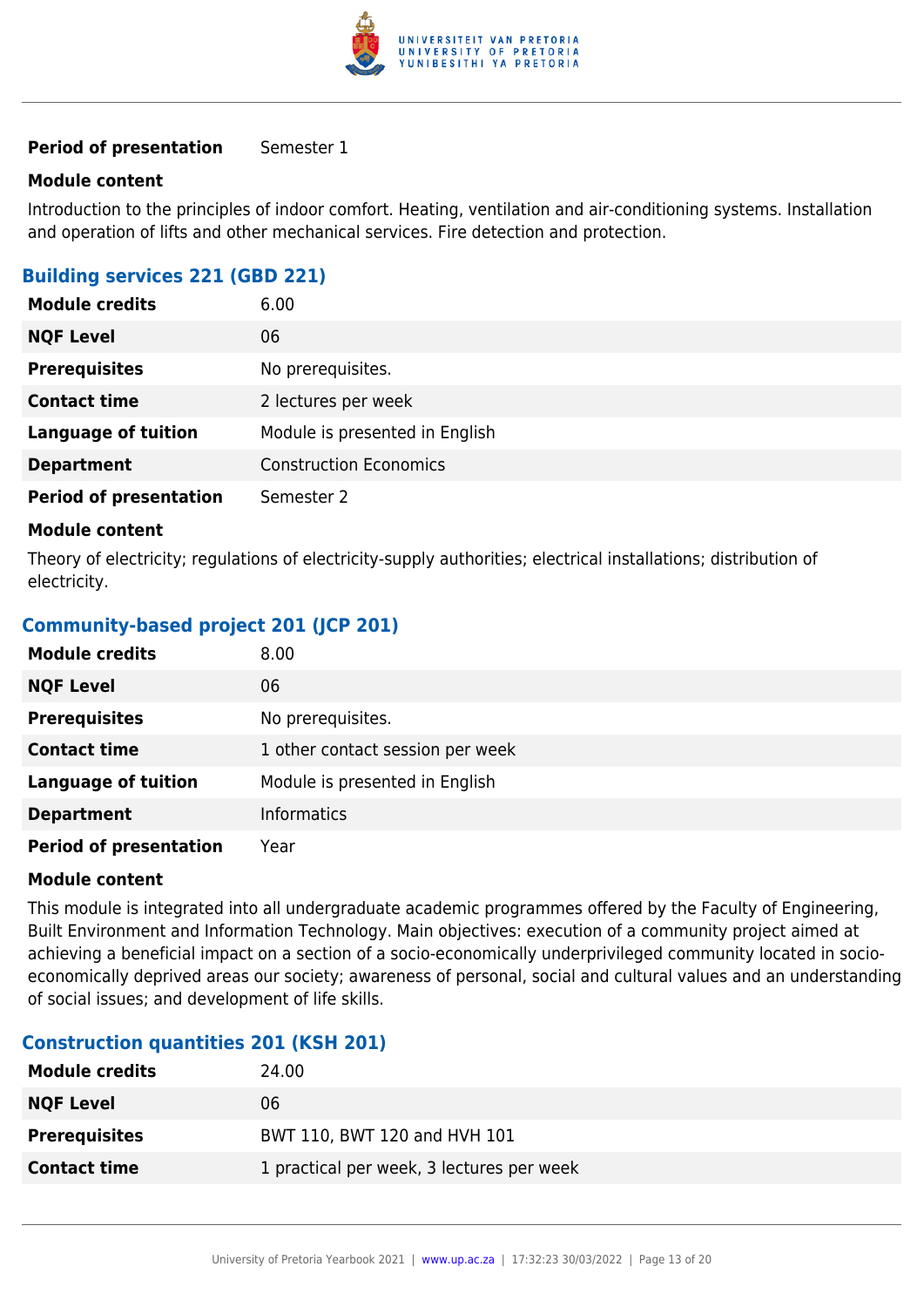

| Language of tuition           | Module is presented in English |
|-------------------------------|--------------------------------|
| <b>Department</b>             | <b>Construction Economics</b>  |
| <b>Period of presentation</b> | Year                           |

Measuring of simple buildings and simple building elements and external works. Abstracting and billing.

## **Civil engineering services 220 (SKE 220)**

| <b>Module credits</b>         | 8.00                           |
|-------------------------------|--------------------------------|
| <b>NQF Level</b>              | 06                             |
| <b>Prerequisites</b>          | No prerequisites.              |
| <b>Contact time</b>           | 3 lectures per week            |
| <b>Language of tuition</b>    | Module is presented in English |
| <b>Department</b>             | Civil Engineering              |
| <b>Period of presentation</b> | Semester 2                     |

#### **Module content**

Water reticulation; sewerage reticulation; stormwater reticulation; roads.

## **Statistics 110 (STK 110)**

| <b>Module credits</b>         | 13.00                                                                                                                                                                                      |
|-------------------------------|--------------------------------------------------------------------------------------------------------------------------------------------------------------------------------------------|
| <b>NQF Level</b>              | 05                                                                                                                                                                                         |
| <b>Service modules</b>        | Faculty of Engineering, Built Environment and Information Technology<br><b>Faculty of Education</b><br><b>Faculty of Humanities</b><br><b>Faculty of Natural and Agricultural Sciences</b> |
| <b>Prerequisites</b>          | At least 5 (60-69%) in Mathematics in the Grade 12 examination. Candidates who<br>do not qualify for STK 110 must register for STK 113 and STK 123                                         |
| <b>Contact time</b>           | 1 practical per week, 1 tutorial per week, 3 lectures per week                                                                                                                             |
| <b>Language of tuition</b>    | Module is presented in English                                                                                                                                                             |
| <b>Department</b>             | <b>Statistics</b>                                                                                                                                                                          |
| <b>Period of presentation</b> | Semester 1                                                                                                                                                                                 |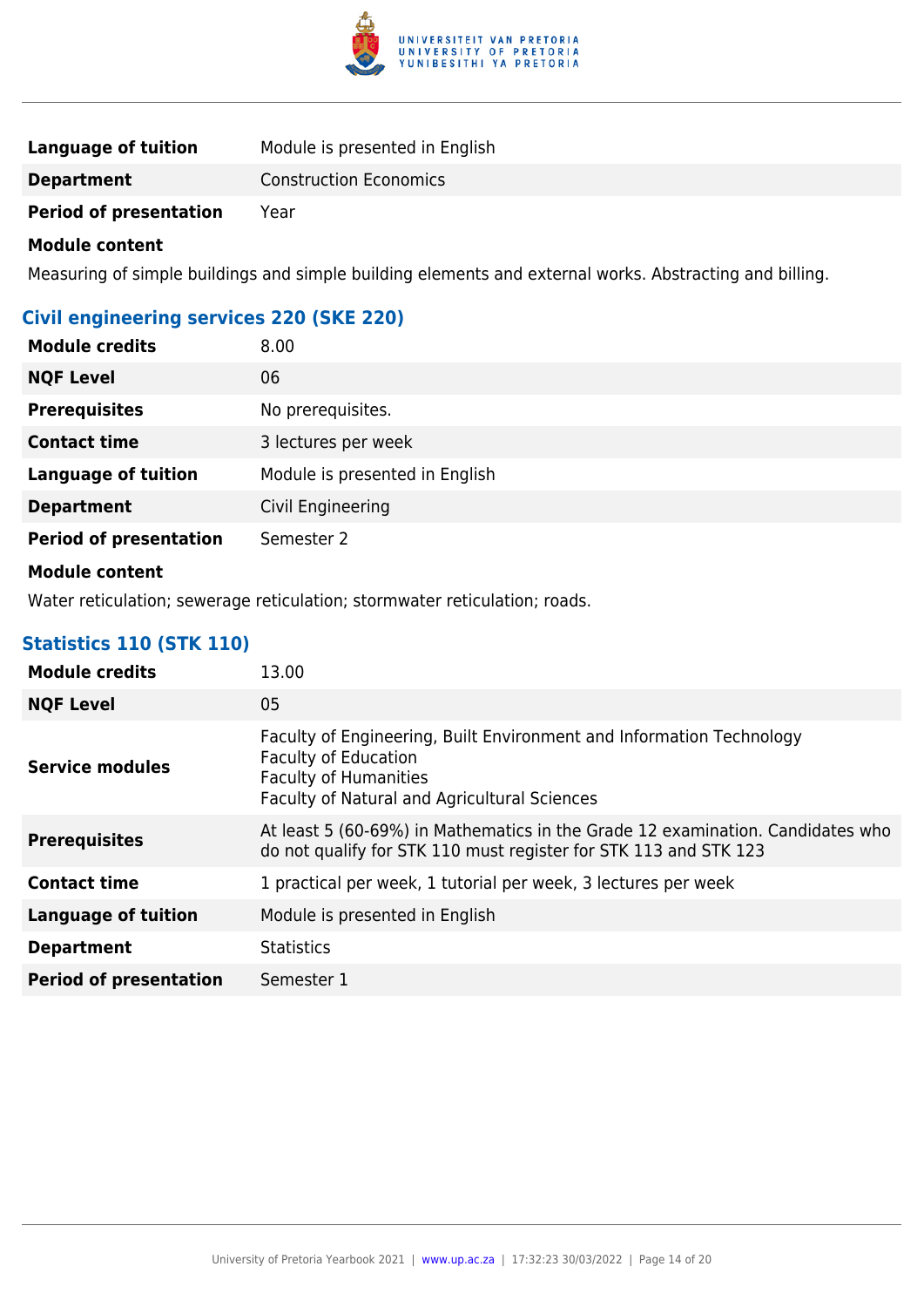

Descriptive statistics:

Sampling and the collection of data; frequency distributions and graphical representations. Descriptive measures of location and dispersion.

Probability and inference:

Introductory probability theory and theoretical distributions. Sampling distributions. Estimation theory and hypothesis testing of sampling averages and proportions (one and two-sample cases). Supporting mathematical concepts. Statistical concepts are demonstrated and interpreted through practical coding and simulation within a data science framework.

#### **Statistics 161 (STK 161)**

| <b>Module credits</b>         | 6.00                                                                 |
|-------------------------------|----------------------------------------------------------------------|
| <b>NQF Level</b>              | 05                                                                   |
| <b>Service modules</b>        | Faculty of Engineering, Built Environment and Information Technology |
| <b>Prerequisites</b>          | STK 110 GS or both STK 113 GS and STK 123 GS                         |
| <b>Contact time</b>           | 1 practical per week, 3 lectures per week                            |
| <b>Language of tuition</b>    | Module is presented in English                                       |
| <b>Department</b>             | <b>Statistics</b>                                                    |
| <b>Period of presentation</b> | Quarter 2 and 3                                                      |
|                               |                                                                      |

#### **Module content**

Students can only get credit for one of the following modules: STK 120 or STK 121 or STK 161. Analysis of variance, categorical data analysis, distribution-free methods, curve fitting, regression and correlation, the analysis of time series and indices. Supporting mathematical concepts. Statistical concepts are illustrated using simulation within a data science framework.

This module is also presented as an anti-semester (quarter 2) module. This is a terminating module.

## **Site surveying 213 (TRN 213)**

| <b>Module credits</b>         | 12.00                                     |
|-------------------------------|-------------------------------------------|
| <b>NQF Level</b>              | 06                                        |
| <b>Prerequisites</b>          | No prerequisites.                         |
| <b>Contact time</b>           | 1 practical per week, 2 lectures per week |
| <b>Language of tuition</b>    | Module is presented in English            |
| <b>Department</b>             | Geography Geoinformatics and Meteorology  |
| <b>Period of presentation</b> | Semester 2                                |

#### **Module content**

General surveying; instruments, their handling and adjusting; surveying systems and simple calculations; determining of levels; setting out of the works; tacheometry and plotting; scales, planimetry; areas and volumes; construction surveying; aerial photography.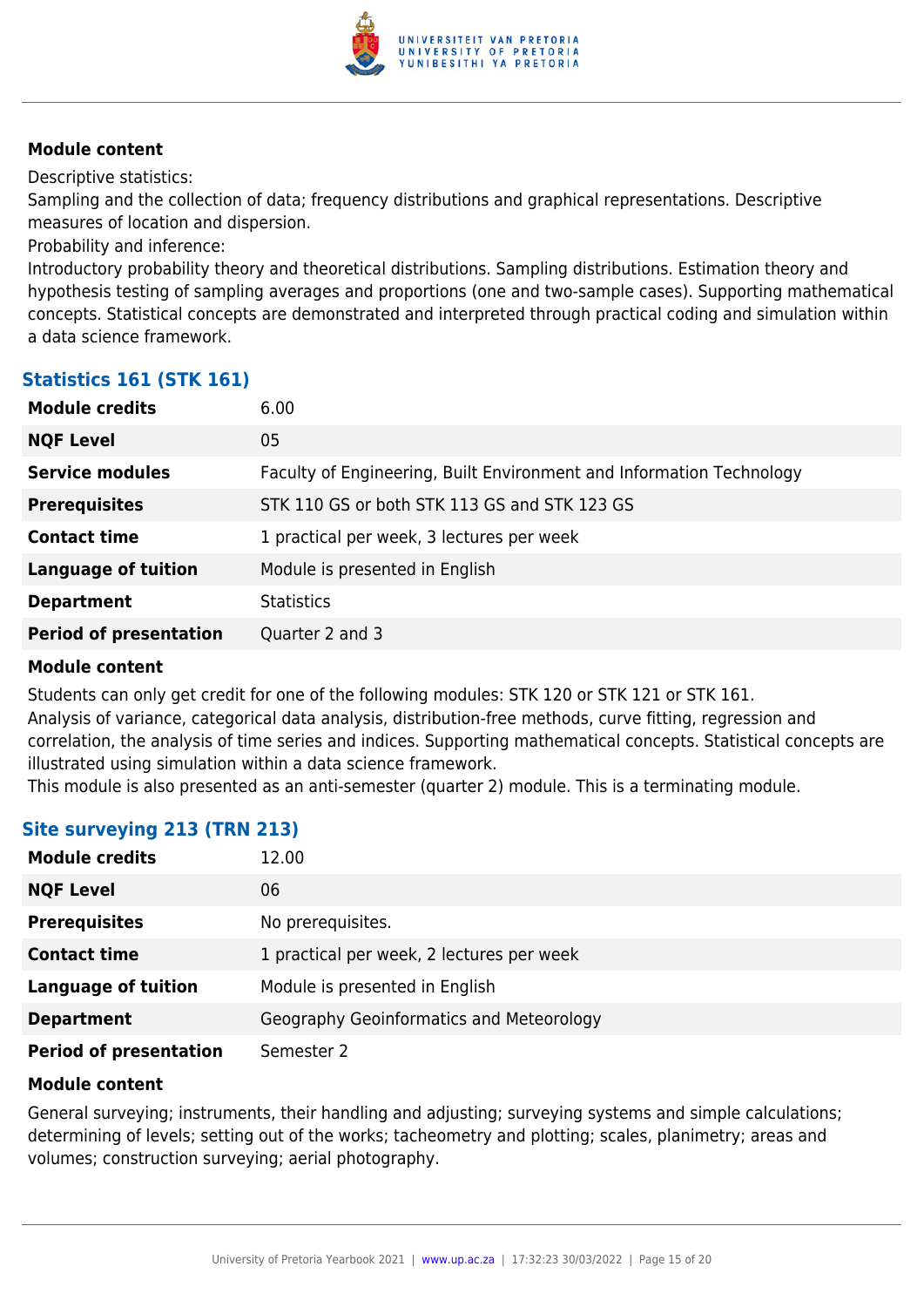

## Curriculum: Final year

**Minimum credits: 146**

## **Core modules**

#### **Labour law 311 (ABR 311)**

| <b>Module credits</b>         | 20.00                                                                                                                                                      |
|-------------------------------|------------------------------------------------------------------------------------------------------------------------------------------------------------|
| <b>NQF Level</b>              | 07                                                                                                                                                         |
| <b>Service modules</b>        | Faculty of Engineering, Built Environment and Information Technology<br><b>Faculty of Economic and Management Sciences</b><br><b>Faculty of Humanities</b> |
| <b>Prerequisites</b>          | Admission to the relevant programme.                                                                                                                       |
| <b>Contact time</b>           | 1 tutorial every 2nd week, 2 lectures per week                                                                                                             |
| <b>Language of tuition</b>    | Module is presented in English                                                                                                                             |
| <b>Department</b>             | Mercantile Law                                                                                                                                             |
| <b>Period of presentation</b> | Semester 1                                                                                                                                                 |
|                               |                                                                                                                                                            |

#### **Module content**

Basic principles of the employment contract. Collective labour law. Statutory conditions of employment. Individual labour disputes. Collective labour disputes. Settlement procedures.

| <b>Module credits</b>         | 10.00                                                                |
|-------------------------------|----------------------------------------------------------------------|
| <b>NQF Level</b>              | 07                                                                   |
| <b>Service modules</b>        | Faculty of Engineering, Built Environment and Information Technology |
| <b>Prerequisites</b>          | Admission to the relevant programme.                                 |
| <b>Contact time</b>           | 4 lectures per week                                                  |
| <b>Language of tuition</b>    | Module is presented in English                                       |
| <b>Department</b>             | Mercantile Law                                                       |
| <b>Period of presentation</b> | Semester 1                                                           |

## **Business law 310 (BER 310)**

#### **Module content**

Introduction to law. General principles of the law of contract. Specific contracts: purchase contracts; letting and hiring of work; employment contracts. Agency. General aspects of entrepreneurial law.

## **Housing 320 (BHU 320)**

| <b>Module credits</b> | 6.00              |
|-----------------------|-------------------|
| <b>NQF Level</b>      | 07                |
| <b>Prerequisites</b>  | No prerequisites. |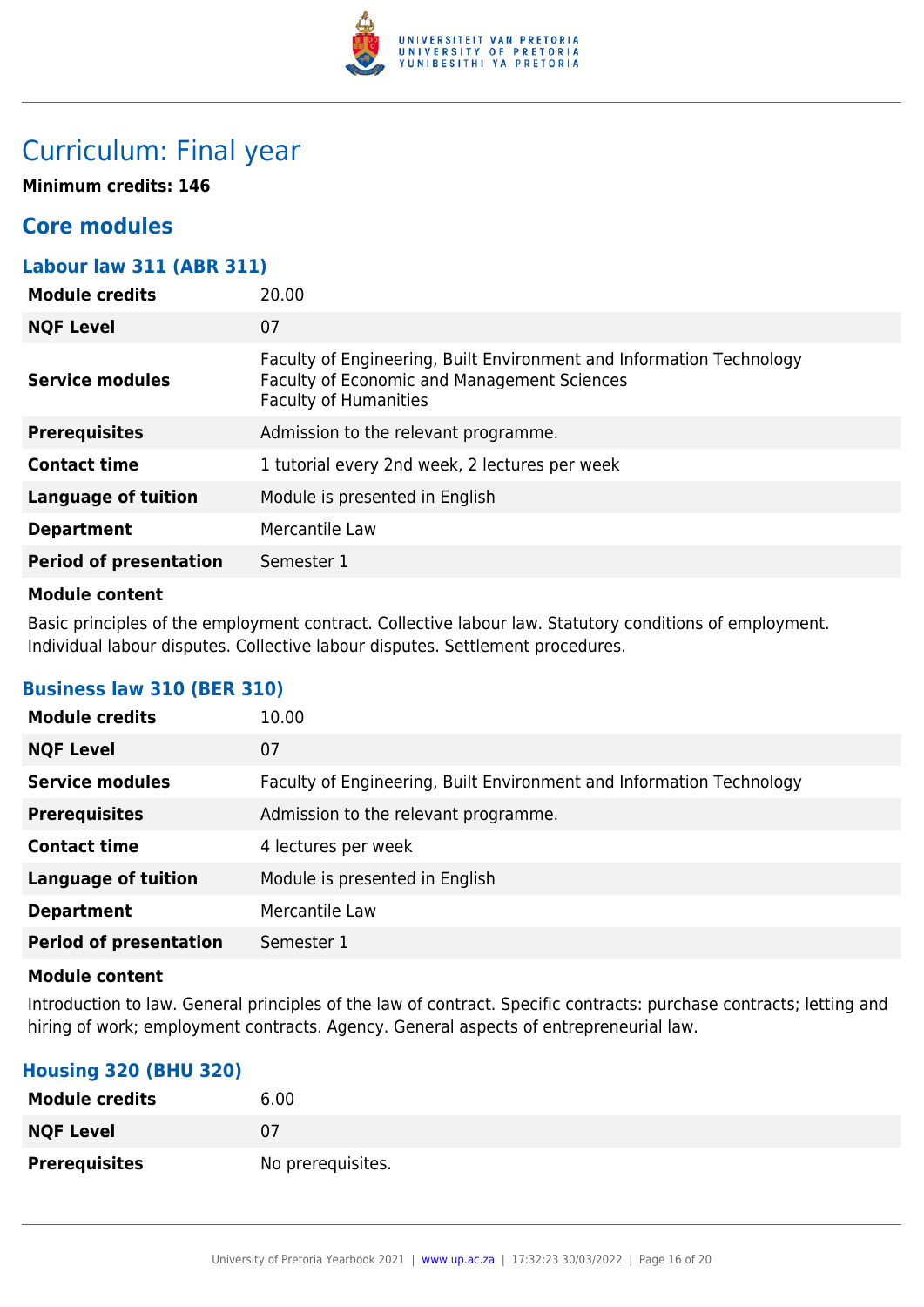

| <b>Contact time</b>           | 2 lectures per week            |
|-------------------------------|--------------------------------|
| <b>Language of tuition</b>    | Module is presented in English |
| <b>Department</b>             | <b>Construction Economics</b>  |
| <b>Period of presentation</b> | Semester 2                     |

Concepts, principles, history, current trends in settlement, shelter and integrated living environments; role of housing in society; statutory policy and planning frameworks and paradigms; housing delivery options; housing development management; financing and property rights options; housing types and densities; housing product, norms and standards; management and maintenance of social housing stock; housing needs assessment and post-occupancy evaluation; consumer education and protection.

#### **Building science 310 (BWT 310)**

| <b>Module credits</b>         | 10.00                          |
|-------------------------------|--------------------------------|
| <b>NQF Level</b>              | 07                             |
| <b>Prerequisites</b>          | No prerequisites.              |
| <b>Contact time</b>           | 3 lectures per week            |
| <b>Language of tuition</b>    | Module is presented in English |
| <b>Department</b>             | <b>Construction Economics</b>  |
| <b>Period of presentation</b> | Semester 1                     |

#### **Module content**

Erection and construction of specialised building components and finishes. Acoustics. Material study of plastics, glues, rubber, mastics, bonding agents, fibre cement, bituminous products, sealers, epoxies and waterproofing.

## **Building science 320 (BWT 320)**

| <b>Module credits</b>         | 8.00                           |
|-------------------------------|--------------------------------|
| <b>NQF Level</b>              | 07                             |
| <b>Prerequisites</b>          | No prerequisites.              |
| <b>Contact time</b>           | 3 lectures per week            |
| <b>Language of tuition</b>    | Module is presented in English |
| <b>Department</b>             | <b>Construction Economics</b>  |
| <b>Period of presentation</b> | Semester 2                     |

#### **Module content**

Thermal properties of insulation systems and construction materials. Review of current development and construction practice; alternative construction technologies; innovation in construction; technical evaluation of innovative construction materials and methods; life cycle costing and life cycle analysis; the National Building Regulations.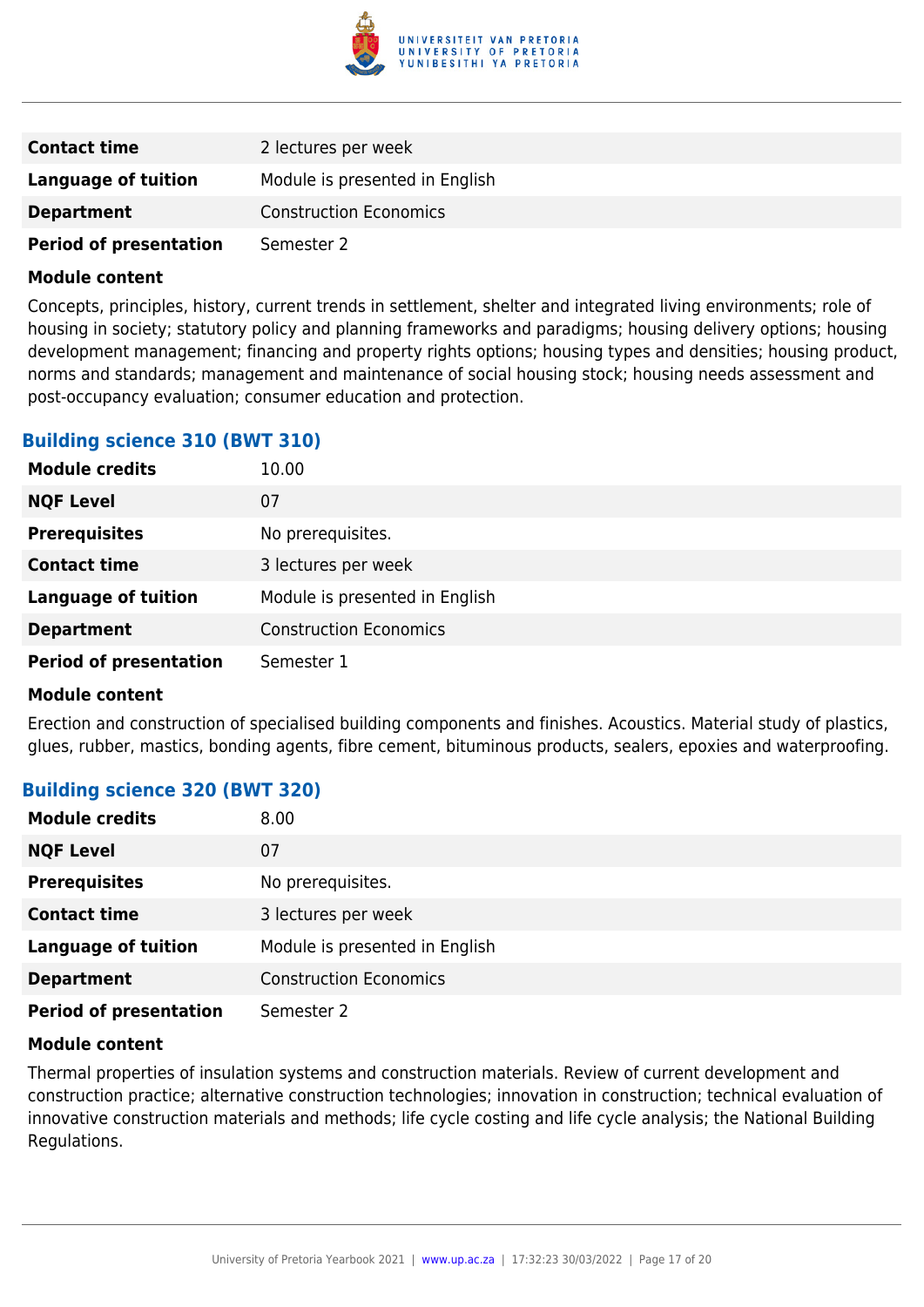

## **Financial management 210 (FBS 210)**

| <b>Module credits</b>         | 16.00                                                                                                                                                                                                                                                             |
|-------------------------------|-------------------------------------------------------------------------------------------------------------------------------------------------------------------------------------------------------------------------------------------------------------------|
| <b>NQF Level</b>              | 06                                                                                                                                                                                                                                                                |
| <b>Service modules</b>        | Faculty of Engineering, Built Environment and Information Technology                                                                                                                                                                                              |
| <b>Prerequisites</b>          | BCom Financial Sciences, Investment Management and Law: FRK111 and FRK121<br>(or FRK100 or 101), STK110,120 or FBS121, and simultaneously registered for<br>FRK211; BSc Construction Management, Quantity Surveying and Real Estate:<br>FBS110, STK110 and STK161 |
| <b>Contact time</b>           | 3 lectures per week                                                                                                                                                                                                                                               |
| <b>Language of tuition</b>    | Module is presented in English                                                                                                                                                                                                                                    |
| <b>Department</b>             | <b>Financial Management</b>                                                                                                                                                                                                                                       |
| <b>Period of presentation</b> | Semester 1                                                                                                                                                                                                                                                        |

#### **Module content**

\*Only for BCom (Financial Sciences, Investment Management and Law) and BSc (Construction Management , Quantity Surveying and Real Estate) students.

Framework and purpose of financial management; understanding financial statements; analysis of financial statements for decision making; time value of money; risk and return relationships; business valuation; shortterm planning; current asset management.

#### **Financial management 361 (FBS 361)**

| <b>Module credits</b>         | 10.00                                                                                                        |
|-------------------------------|--------------------------------------------------------------------------------------------------------------|
| <b>NQF Level</b>              | 07                                                                                                           |
| <b>Prerequisites</b>          | FBS 210; only for BSc (Construction Management), BSc (Quantity Surveying) and<br>BSc (Real Estate) students. |
| <b>Contact time</b>           | 3 lectures per week                                                                                          |
| <b>Language of tuition</b>    | Module is presented in English                                                                               |
| <b>Department</b>             | <b>Financial Management</b>                                                                                  |
| <b>Period of presentation</b> | Quarter 3                                                                                                    |

#### **Module content**

Cash flow calculations; the investment decision and the study of financial selection criteria in the evaluation of capital investment projects; the cost of capital; determination of capital requirements and the financing of a business to maintain the optimal capital structure.

## **Building services 311 (GBD 311)**

| <b>Module credits</b> | 6.00                |
|-----------------------|---------------------|
| <b>NQF Level</b>      | 07                  |
| <b>Prerequisites</b>  | GBD 221             |
| <b>Contact time</b>   | 2 lectures per week |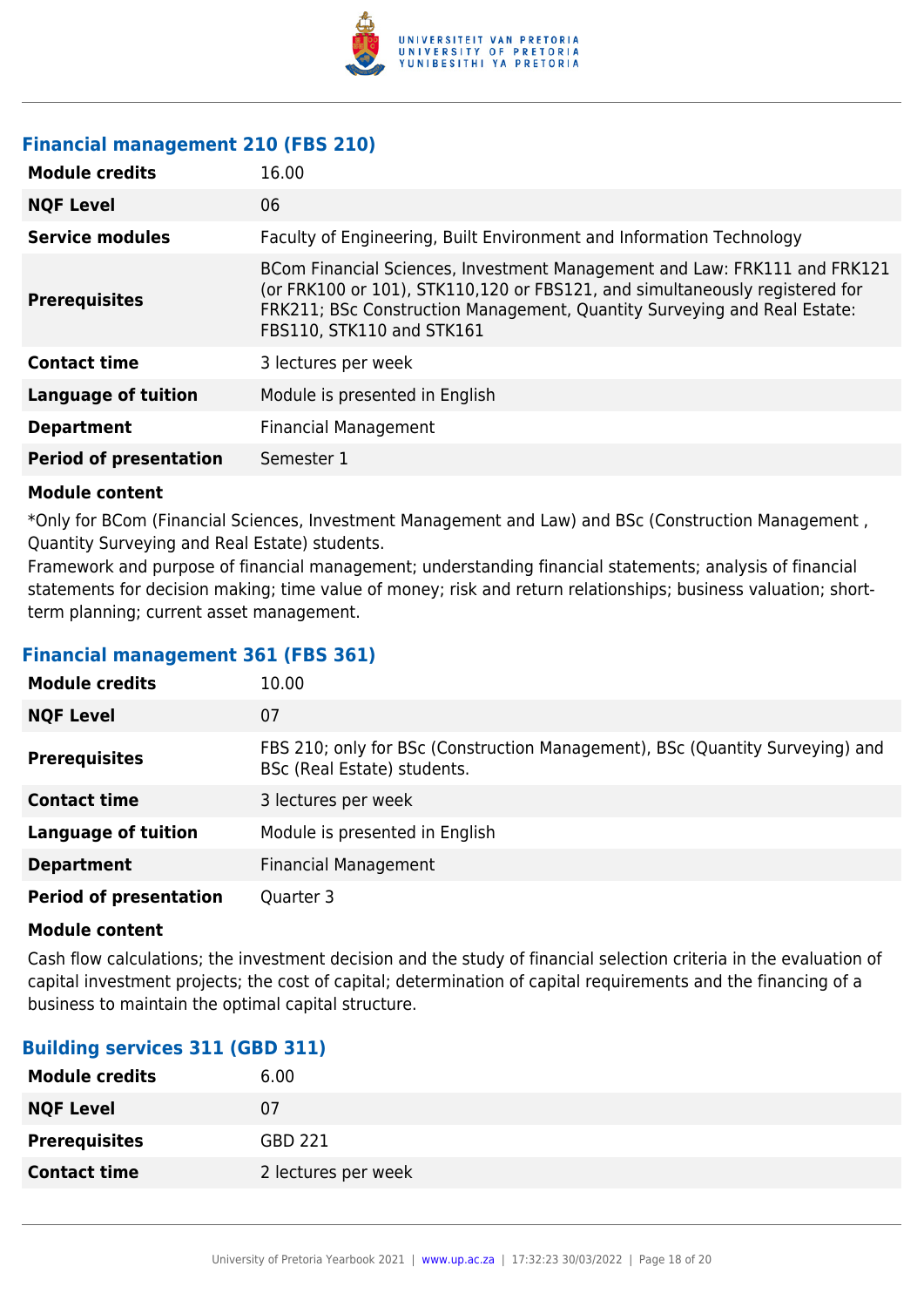

| Language of tuition           | Module is presented in English |
|-------------------------------|--------------------------------|
| <b>Department</b>             | <b>Construction Economics</b>  |
| <b>Period of presentation</b> | Semester 1                     |

Principles of illumination; illumination installations; lightning security; security systems; communication systems. Multimedia installations.

#### **Construction management 310 (KBS 310)**

| <b>Module credits</b>         | 10.00                          |
|-------------------------------|--------------------------------|
| <b>NQF Level</b>              | 07                             |
| <b>Prerequisites</b>          | No prerequisites.              |
| <b>Contact time</b>           | 3 lectures per week            |
| <b>Language of tuition</b>    | Module is presented in English |
| <b>Department</b>             | <b>Construction Economics</b>  |
| <b>Period of presentation</b> | Semester 1                     |
| <b>Module content</b>         |                                |

General functions and techniques of management.

#### **Construction management 320 (KBS 320)**

| <b>Module credits</b>         | 10.00                          |
|-------------------------------|--------------------------------|
| <b>NQF Level</b>              | 07                             |
| <b>Prerequisites</b>          | No prerequisites.              |
| <b>Contact time</b>           | 3 lectures per week            |
| <b>Language of tuition</b>    | Module is presented in English |
| <b>Department</b>             | <b>Construction Economics</b>  |
| <b>Period of presentation</b> | Semester 2                     |

#### **Module content**

The fundamentals and basic applications of procurement management.

## **Introduction to construction contract law 322 (KKR 322)**

| <b>Module credits</b>      | 8.00                           |
|----------------------------|--------------------------------|
| <b>NQF Level</b>           | 07                             |
| <b>Prerequisites</b>       | No prerequisites.              |
| <b>Contact time</b>        | 3 lectures per week            |
| <b>Language of tuition</b> | Module is presented in English |